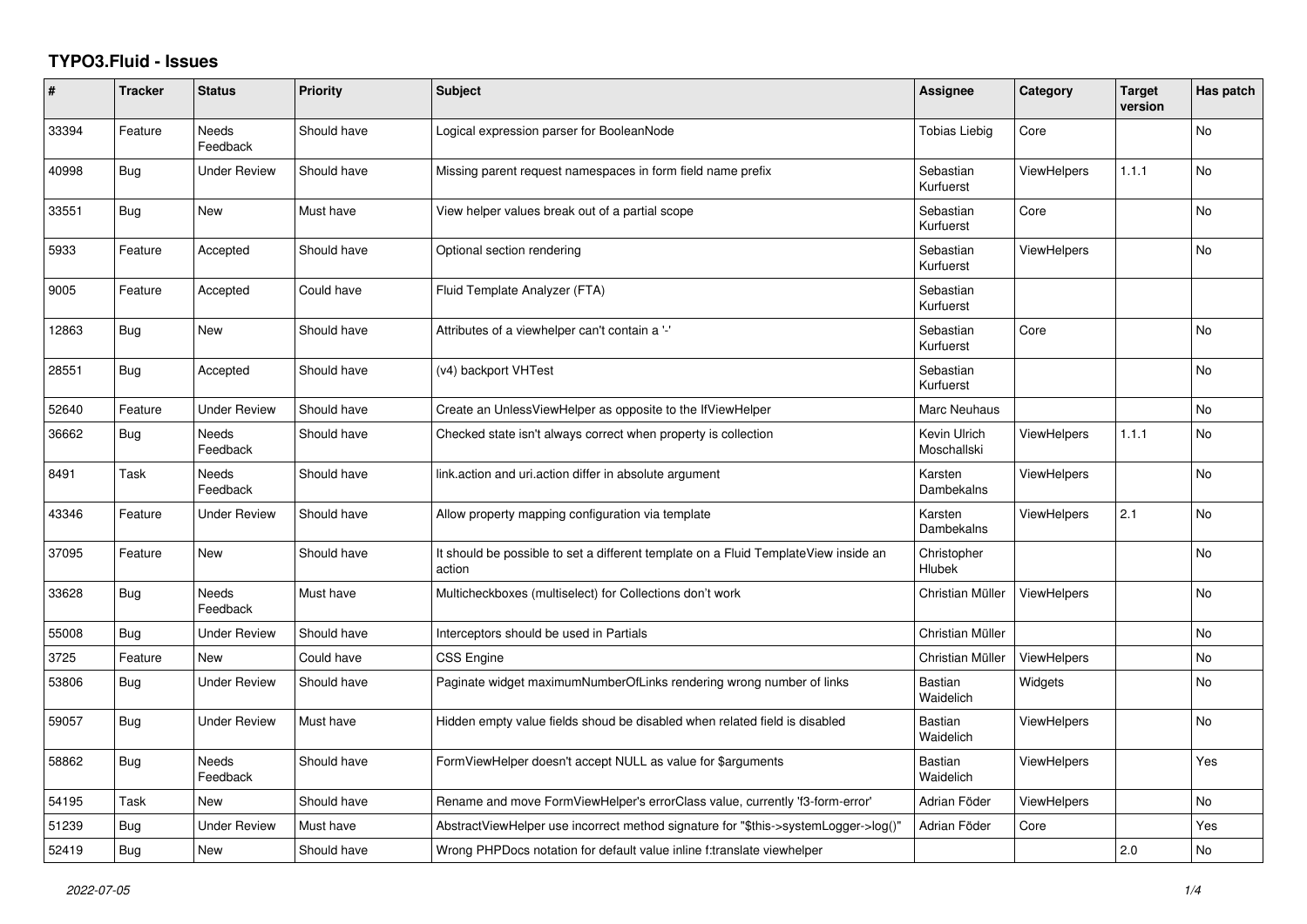| #     | <b>Tracker</b> | <b>Status</b>       | <b>Priority</b>      | <b>Subject</b>                                                                                         | Assignee | Category    | <b>Target</b><br>version | Has patch |
|-------|----------------|---------------------|----------------------|--------------------------------------------------------------------------------------------------------|----------|-------------|--------------------------|-----------|
| 50888 | Bug            | <b>Under Review</b> | Should have          | WSOD by changing name of section and if Fluid caches are generated                                     |          |             |                          | <b>No</b> |
| 47006 | Bug            | <b>Under Review</b> | Should have          | widget identifier are not unique                                                                       |          |             |                          | No        |
| 51277 | Feature        | New                 | Should have          | ViewHelper context should be aware of actual file occurrence                                           |          |             |                          | No        |
| 3481  | Bug            | <b>New</b>          | Should have          | Use ViewHelperVariableContainer in PostParseFacet                                                      |          | Core        |                          | No        |
| 34309 | Task           | New                 | Could have           | Unknown ViewHelpers cause exception - should be handled more graceful                                  |          | ViewHelpers |                          | No        |
| 10911 | Task           | New                 | Should have          | Tx_Fluid_ViewHelpers_Form_AbstractFormViewHelper->renderHiddenIdentityField<br>should be more reliable |          | ViewHelpers |                          | No        |
| 52591 | Bug            | New                 | Should have          | The Pagination Widget broken for joined objects                                                        |          |             |                          | No        |
| 60856 | Bug            | <b>New</b>          | Must have            | Target attribute not supported by the form viewhelper                                                  |          | ViewHelpers |                          | Yes       |
| 9514  | Feature        | New                 | Should have          | Support explicit Array Arguments for ViewHelpers                                                       |          |             |                          |           |
| 46091 | Task           | Needs<br>Feedback   | Should have          | Show source file name and position on exceptions during parsing                                        |          |             |                          | No        |
| 65424 | <b>Bug</b>     | <b>Under Review</b> | Should have          | SelectViewHelper must respect option(Value Label)Field for arrays                                      |          | ViewHelpers |                          | No        |
| 49756 | Feature        | <b>Under Review</b> | Should have          | Select values by array key in checkbox viewhelper                                                      |          |             |                          | <b>No</b> |
| 8989  | Feature        | Needs<br>Feedback   | Could have           | Search path for fluid template files                                                                   |          | View        |                          | No        |
| 39990 | Bug            | New                 | Should have          | Same form twice in one template: hidden fields for empty values are only rendered<br>once              |          | Core        |                          | No        |
| 33215 | Feature        | New                 | Should have          | RFC: Dynamic values in ObjectAccess paths                                                              |          |             |                          | No        |
| 38369 | Bug            | <b>New</b>          | Must have            | Resource ViewHelpers should not fall back to request package                                           |          | View        |                          | No        |
| 43072 | Task           | New                 | Should have          | Remove TOKENS for adding templates fallback in Backporter                                              |          | View        |                          | No        |
| 43071 | Task           | New                 | Should have          | Remove TOKENS for adding fallback teplates in B                                                        |          |             |                          | <b>No</b> |
| 42743 | Task           | New                 | Should have          | Remove inline style for hidden form fields                                                             |          |             |                          | No        |
| 39936 | Feature        | <b>New</b>          | Should have          | registerTagAttribute should handle default values                                                      |          | ViewHelpers |                          | No        |
| 34682 | Bug            | <b>Under Review</b> | Should have          | Radio Button missing checked on validation error                                                       |          | ViewHelpers |                          | No        |
| 36655 | Bug            | New                 | Should have          | <b>Pagination Links</b>                                                                                |          | Widgets     |                          | No        |
| 60271 | Feature        | New                 | Should have          | Paginate viewhelper, should also support arrays                                                        |          |             |                          | No        |
| 36559 | Feature        | New                 | Could have           | New widget progress bar                                                                                |          |             |                          | Yes       |
| 40064 | <b>Bug</b>     | New                 | Must have            | Multiselect is not getting persisted                                                                   |          | ViewHelpers |                          | No.       |
| 42397 | Feature        | New                 | Should have          | Missing viewhelper for general links                                                                   |          |             |                          | No        |
| 28549 | Bug            | New                 | Should have          | make widgets cacheable, i.e. not implement childnodeaccess interface                                   |          |             |                          | No        |
| 30555 | Feature        | New                 | Could have           | Make TagBuilder more extensible                                                                        |          | Core        |                          | No        |
| 26658 | Task           | New                 | Won't have this time | Make Form ViewHelpers consistent                                                                       |          | ViewHelpers |                          | No        |
| 27607 | <b>Bug</b>     | New                 | Must have            | Make Fluid comparisons work when first element is STRING, second is NULL.                              |          | Core        |                          | No        |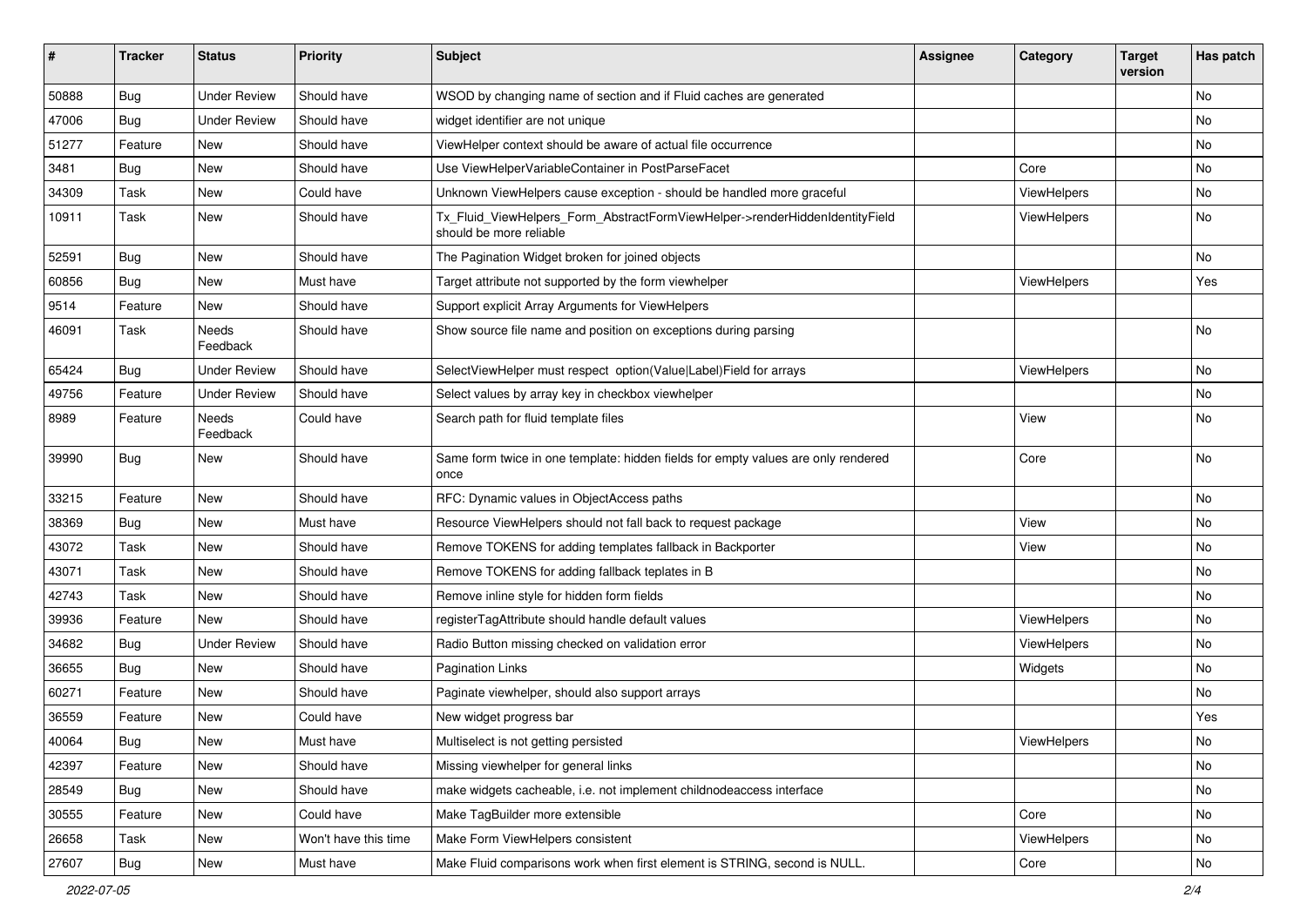| #     | <b>Tracker</b> | <b>Status</b>       | <b>Priority</b>      | <b>Subject</b>                                                                                       | <b>Assignee</b> | Category    | <b>Target</b><br>version | Has patch |
|-------|----------------|---------------------|----------------------|------------------------------------------------------------------------------------------------------|-----------------|-------------|--------------------------|-----------|
| 51100 | Feature        | New                 | Must have            | Links with absolute URI should have the option of URI Scheme                                         |                 | ViewHelpers |                          | <b>No</b> |
| 57885 | Bug            | New                 | Must have            | Inputs are cleared from a second form if the first form produced a vallidation error                 |                 |             |                          | No        |
| 56237 | Task           | New                 | Should have          | in-line (Condition) View Helpers should not evaluate on parsing                                      |                 |             |                          | No        |
| 28553 | Bug            | New                 | Should have          | improve XHProf test setup                                                                            |                 |             |                          | No        |
| 4704  | Feature        | New                 | Should have          | Improve parsing exception messages                                                                   |                 | Core        |                          |           |
| 32035 | Task           | New                 | Should have          | Improve fluid error messages                                                                         |                 | Core        |                          | Yes       |
| 45394 | Task           | New                 | Should have          | Forwardport Unit test for standalone view                                                            |                 | View        |                          | No        |
| 5636  | Task           | <b>Under Review</b> | Must have            | Form_RadioViewHelper and CheckBoxViewHelper miss check for existing object<br>before it is accessed. |                 |             |                          | No        |
| 47669 | Task           | New                 | Should have          | FormViewHelper does not define the default request method                                            |                 |             |                          | No        |
| 58983 | Bug            | New                 | Should have          | format.date does not respect linebreaks and throws exception                                         |                 |             |                          | <b>No</b> |
| 8648  | <b>Bug</b>     | New                 | Should have          | format.crop ViewHelper should support all features of the crop stdWrap function                      |                 | ViewHelpers |                          | No        |
| 49038 | Bug            | New                 | Must have            | form.select does not select the first item if prependOptionValue is used                             |                 |             |                          | No        |
| 10472 | Feature        | New                 | Could have           | Fluid Standalone distribution                                                                        |                 | Core        |                          | No        |
| 37619 | Bug            | New                 | Should have          | Fatal Error when using variable in name attribute of Section ViewHelper                              |                 | ViewHelpers |                          | No        |
| 31955 | Feature        | New                 | Should have          | f:uri.widget                                                                                         |                 | Widgets     |                          | No        |
| 58921 | Bug            | New                 | Should have          | f:form.* VHs crash if NOT inside f:form but followed by f:form                                       |                 |             |                          | No        |
| 49600 | Bug            | New                 | Should have          | f:form tag shown as a HTML on frontend                                                               |                 | ViewHelpers |                          | No        |
| 45153 | Feature        | <b>New</b>          | Should have          | f:be.menus.actionMenuItem - Detection of the current select option is insufficient                   |                 |             |                          | <b>No</b> |
| 52536 | Bug            | <b>Under Review</b> | Should have          | Errorclass not set if no property-attribute set                                                      |                 |             |                          |           |
| 13045 | Bug            | New                 | Should have          | Entity decode of strings are different between if-conditions and output of variable                  |                 |             |                          |           |
| 45345 | Feature        | Needs<br>Feedback   | Should have          | Easy to use comments for fluid that won't show in output                                             |                 |             |                          |           |
| 1907  | Feature        | New                 | Could have           | Default values for view helpers based on context                                                     |                 | Core        |                          |           |
| 54284 | Bug            | New                 | Should have          | Default Option for Switch/Case VH                                                                    |                 | ViewHelpers |                          | No        |
| 30937 | Bug            | New                 | Should have          | CropViewHelper stringToTruncate can't be supplied so it can't be easily extended                     |                 | ViewHelpers |                          | Yes       |
| 7608  | Feature        | New                 | Could have           | Configurable shorthand/object accessor delimiters                                                    |                 | Core        |                          | Yes       |
| 26664 | Task           | New                 | Won't have this time | Clean up Form ViewHelpers                                                                            |                 | ViewHelpers |                          | No        |
| 38130 | Feature        | New                 | Should have          | Checkboxes and multiple select fields should have an assignable default value                        |                 |             |                          | No        |
| 60181 | Feature        | New                 | Could have           | Caching mechanism for Fluid Views/Templates                                                          |                 | View        |                          | No        |
| 3291  | Feature        | Needs<br>Feedback   | Should have          | Cacheable viewhelpers                                                                                |                 |             |                          | No        |
| 9950  | Task           | New                 | Should have          | Binding to nested arrays impossible for form-elements                                                |                 | ViewHelpers |                          |           |